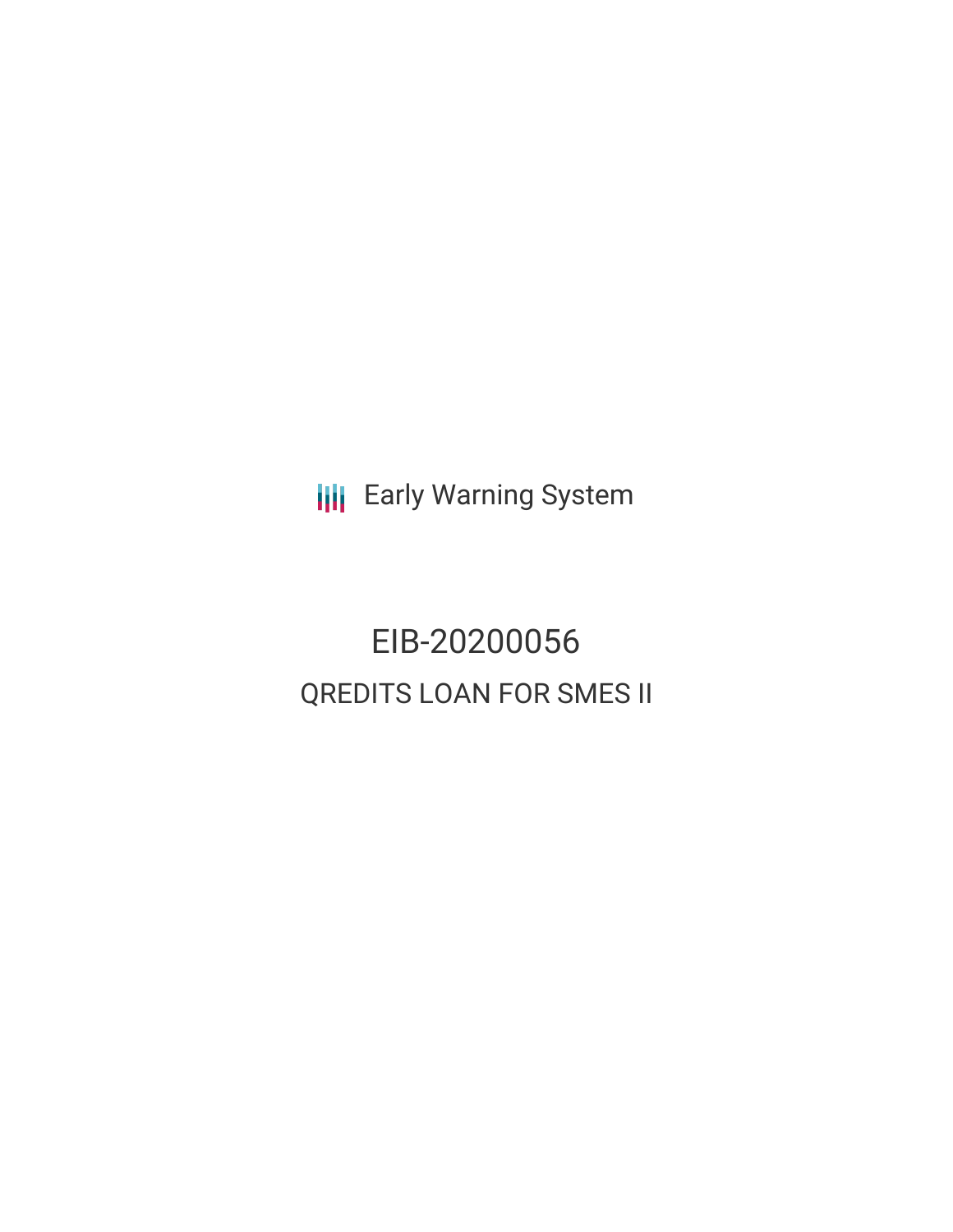# **Quick Facts**

| <b>Countries</b>               | <b>Netherlands</b>                            |
|--------------------------------|-----------------------------------------------|
| <b>Financial Institutions</b>  | European Investment Bank (EIB)                |
| <b>Status</b>                  | Proposed                                      |
| <b>Bank Risk Rating</b>        | U                                             |
| <b>Borrower</b>                | STICHTING OREDITS MICROFINANCIERING NEDERLAND |
| <b>Sectors</b>                 | Finance                                       |
| <b>Investment Type(s)</b>      | Loan                                          |
| <b>Investment Amount (USD)</b> | $$57.05$ million                              |
| <b>Loan Amount (USD)</b>       | $$57.05$ million                              |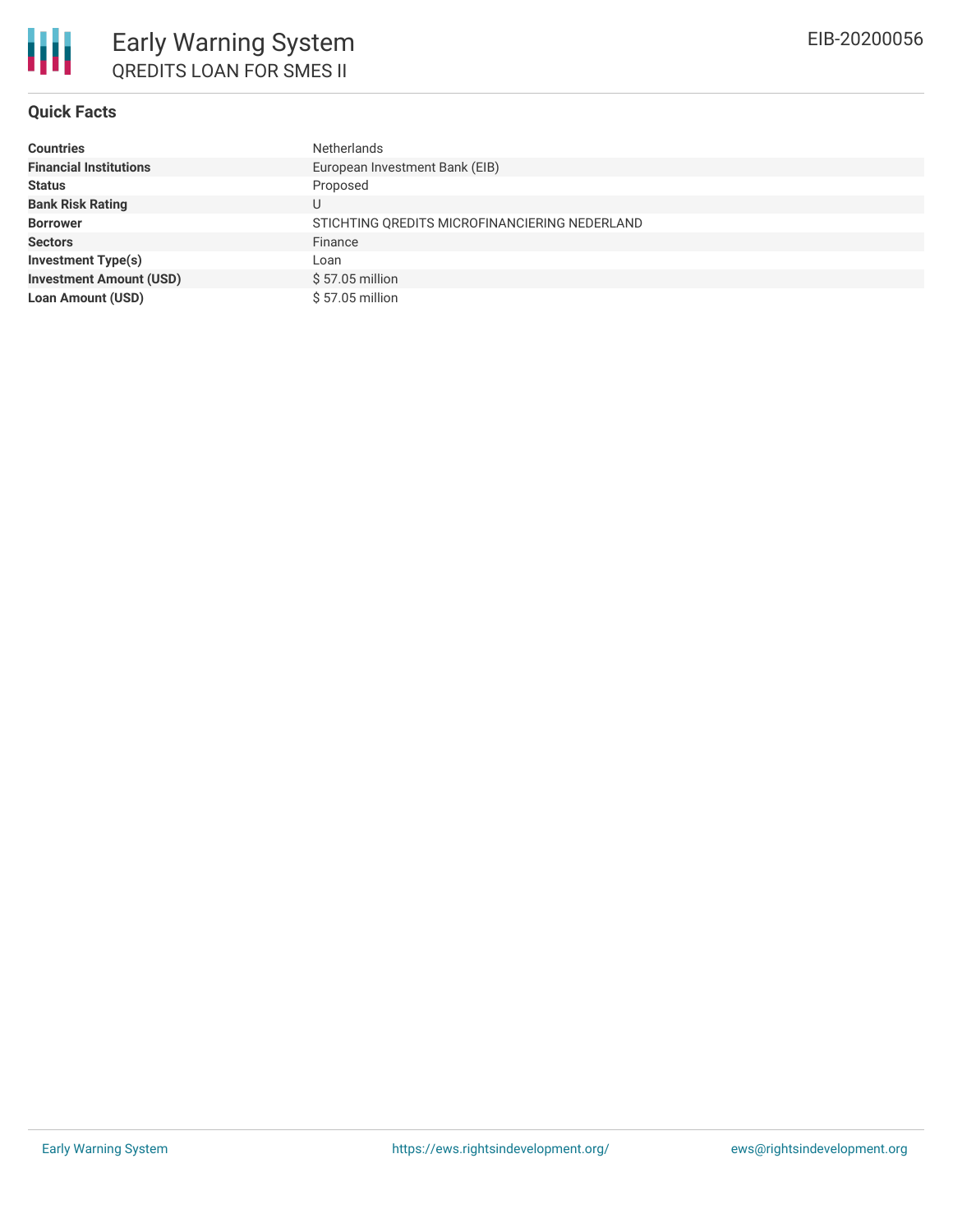

## **Project Description**

According to EIB website, the project will be financing of small-scale projects by micro and small and medium-sized enterprises by the microfinance platform Qredits.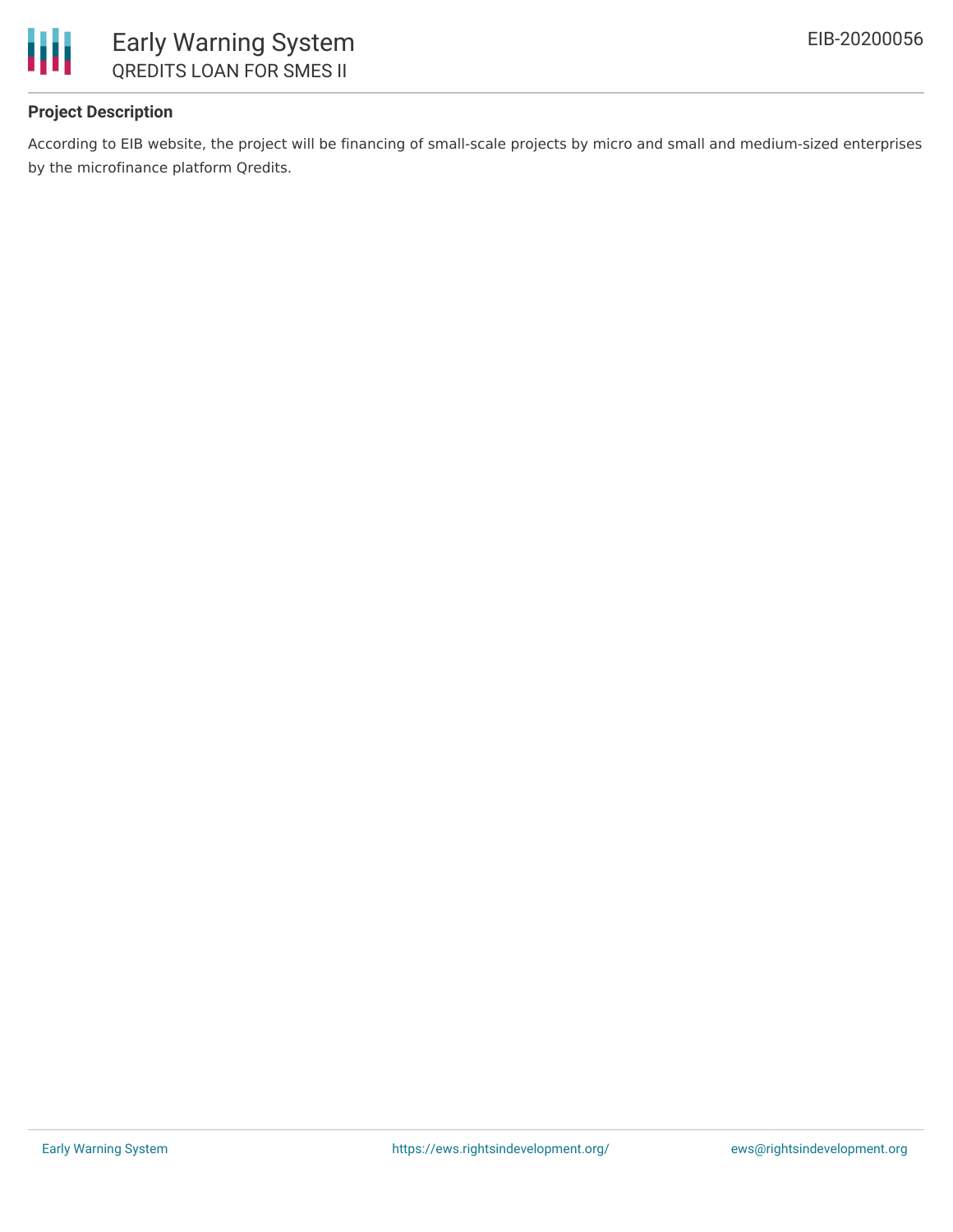

### **Investment Description**

European Investment Bank (EIB)

### **Financial Intermediary**

Financial Intermediary: A commercial bank or financial institution that receives funds from a development bank. A financial intermediary then lends these funds to their clients (private actors) in the form of loans, bonds, guarantees and equity shares. Financial intermediaries include insurance, pension and equity funds. The direct financial relationship is between the development bank and the financial intermediary.

• Stichting Qredits [Microfinanciering](file:///actor/3613/) Nederland (Financial Intermediary)